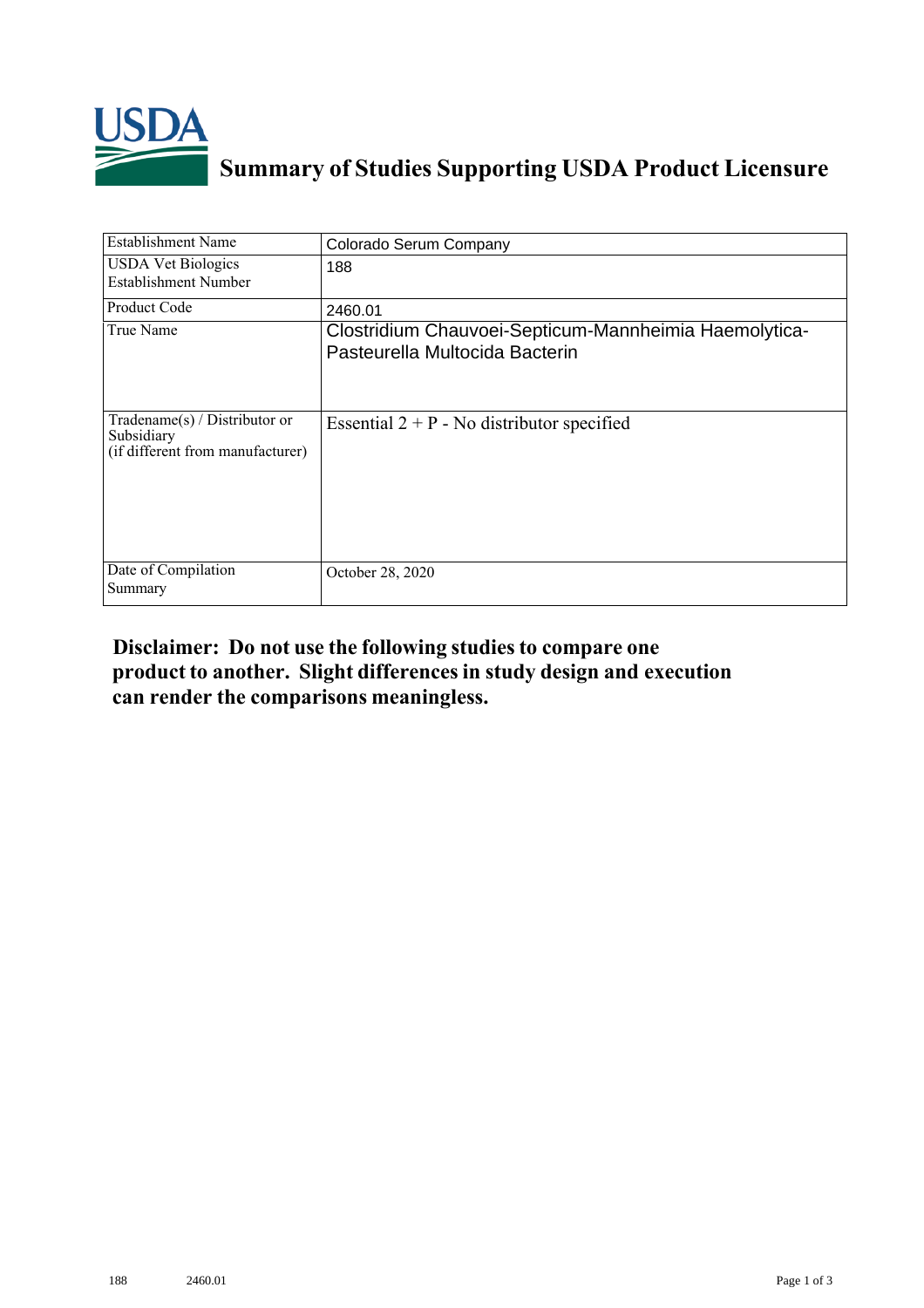| <b>Study Type</b>              | Efficacy                                                                                                                                                                                                                                                                                                                    |
|--------------------------------|-----------------------------------------------------------------------------------------------------------------------------------------------------------------------------------------------------------------------------------------------------------------------------------------------------------------------------|
| <b>Pertaining to</b>           | Clostridium chauvoei, Clostridium septicum, Mannheimia                                                                                                                                                                                                                                                                      |
|                                | haemolytica, Pasteurella multocida                                                                                                                                                                                                                                                                                          |
| <b>Study Purpose</b>           | To demonstrate efficacy against blackleg caused by C. chauvoei,                                                                                                                                                                                                                                                             |
|                                | malignant edema caused by C. septicum, and pasteurellosis                                                                                                                                                                                                                                                                   |
|                                | caused by Mannheimia haemolytica and Pasteurella multocida.                                                                                                                                                                                                                                                                 |
| <b>Product Administration</b>  |                                                                                                                                                                                                                                                                                                                             |
| <b>Study Animals</b>           | Cattle, sheep, goats                                                                                                                                                                                                                                                                                                        |
| <b>Challenge Description</b>   |                                                                                                                                                                                                                                                                                                                             |
| <b>Interval observed after</b> |                                                                                                                                                                                                                                                                                                                             |
| challenge                      |                                                                                                                                                                                                                                                                                                                             |
| <b>Results</b>                 | Study data were evaluated by USDA-APHIS prior to product<br>licensure and met regulatory standards for acceptance at the time<br>of submission. No data are published because this study was<br>submitted to USDA-APHIS prior to January 1, 2007, and APHIS<br>only requires publication of data submitted after that date. |
| <b>USDA Approval Date</b>      | May 22, 1979                                                                                                                                                                                                                                                                                                                |